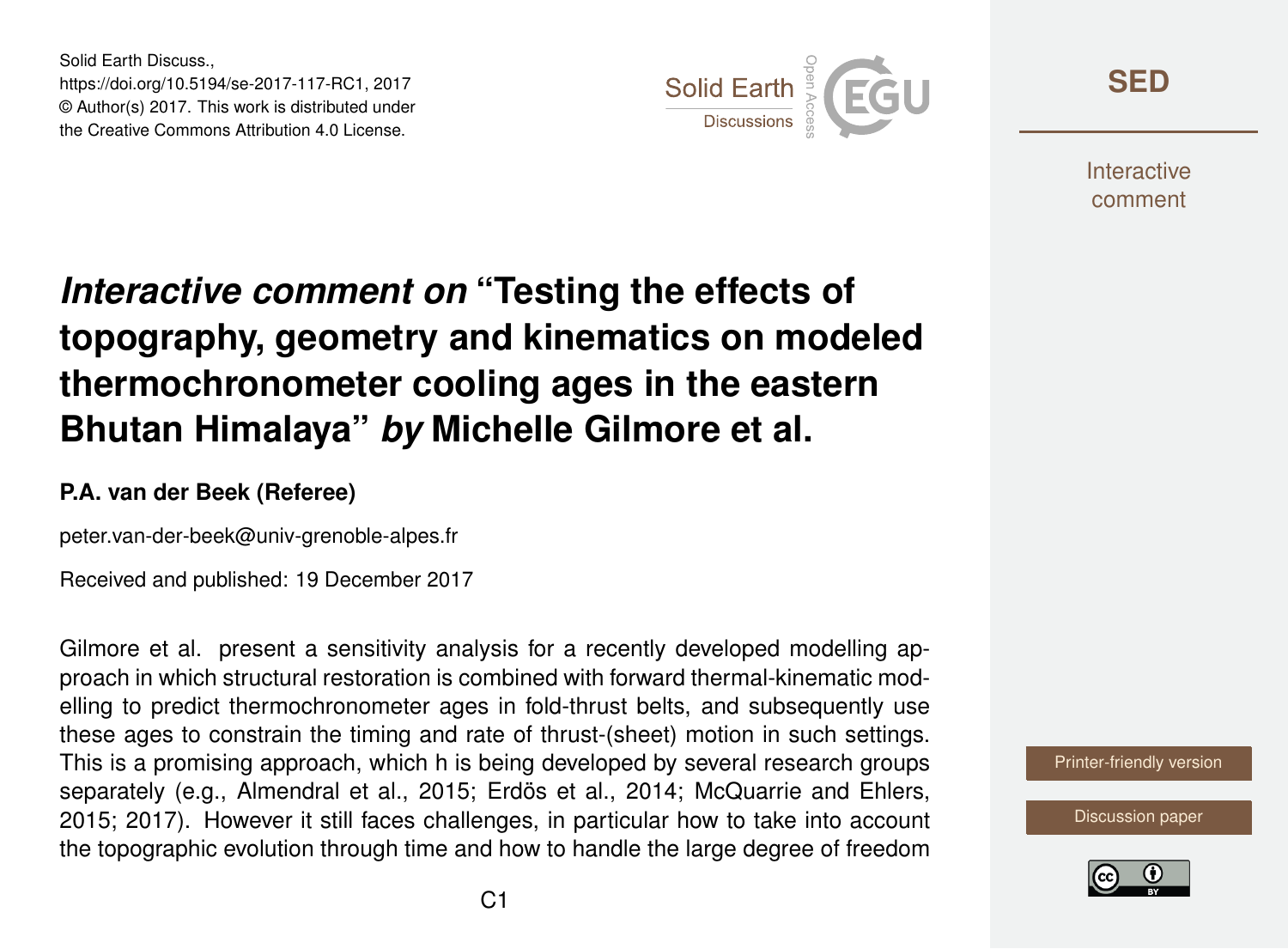in the models. The present manuscript explores some of these challenges, in particular the effect of material properties (heat production rates), reconstructed geometry and kinematics, and the topographic history, which all influence the predicted thermal histories significantly but are very difficult to constrain. It is therefore a useful contribution to the still small but growing number of papers on this subject, and I would recommend publishing this in Solid Earth after moderate revisions.

I have two major comments and a number of smaller, more specific comments on this manuscript. The first major comment concerns the context of this study and what is exactly new in it. When I started reading this, this was not very clear for me. Long et al. (2012) presented the structural cross-section and thermochronology data used here, as well as similar data for the parallel more westerly Kuri Chu cross-section. McQuarrie and Ehlers (2015) modelled the data for the Kuri Chu cross-section in a similar manner to what is done here. What is new in this manuscript is the modelling of the (eastern) Trashigang cross-section. This is a valuable exercise in itself, and the comparison of the outcomes of the two modelling exercises in enlightening (see below), but I think it would be useful if the authors presented this context and the relationship of this study with previous work straight up in the introduction, so that readers are not left wondering what is new or different here with respect to previous work by the same group of authors.

My second comment concerns the inferred history of shortening rates; in particular the strong variability in these rates that the analysis suggests. I have been intrigued by this outcome since the initial paper by Long et al. (2012). I reviewed that paper at the time and already queried the authors about the robustness and implications of that finding but am still struggling to understand it. Starting from what we know (and progressing toward lesser constrained inferences): the modern convergence velocity between India and Tibet is ∼20 mm/y; the total India-Asia convergence rate is about twice that. If we accept the results of Molnar & Stock (2009), India-Asia convergence rates have decreased since 20 Ma; from 54-83 mm/y before 11 Ma to 34-44 mm/y after

**Interactive** comment

[Printer-friendly version](https://www.solid-earth-discuss.net/se-2017-117/se-2017-117-RC1-print.pdf)

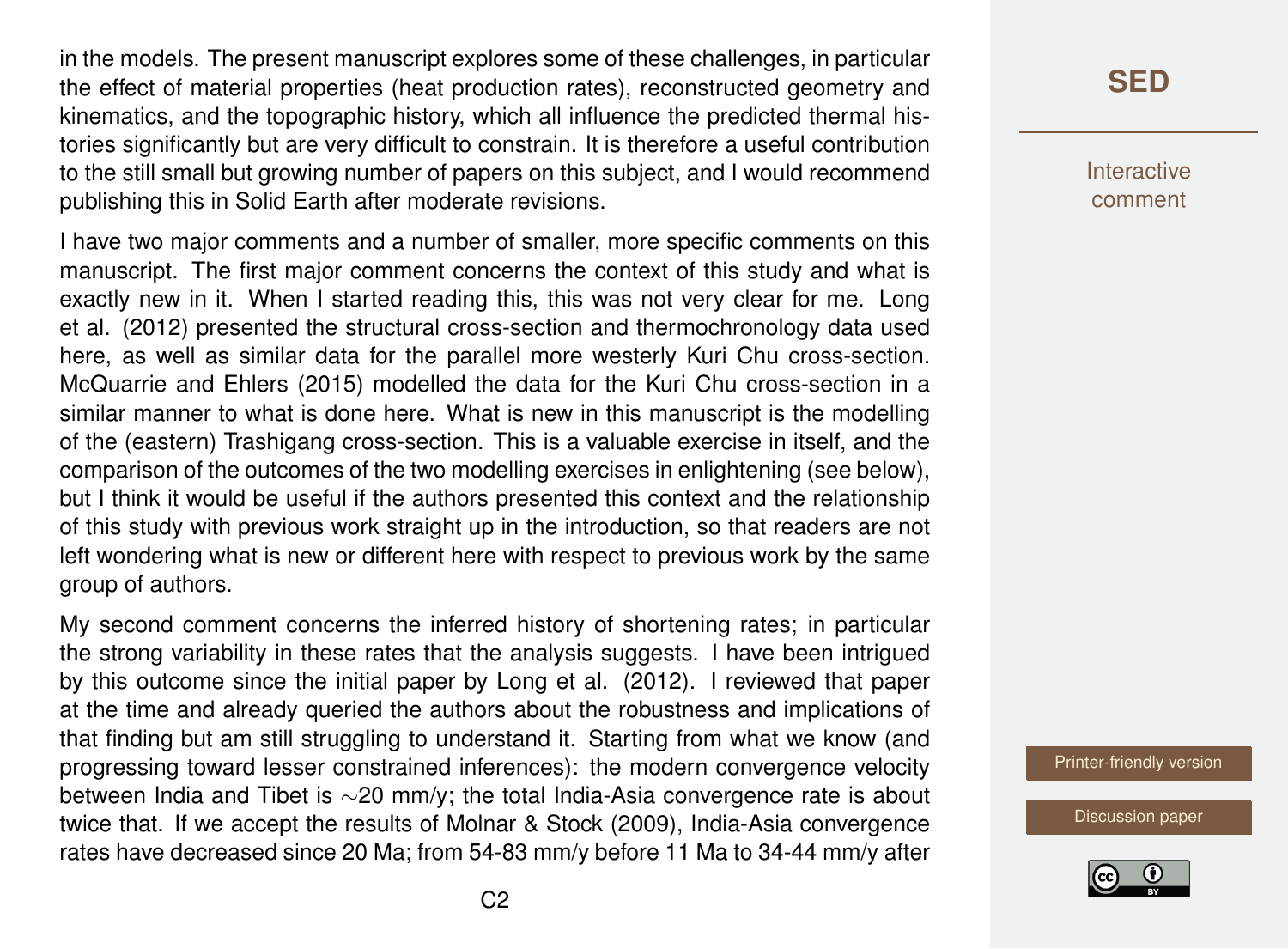that, for points in the NW and NE corner of the Indian subcontinent respectively. That total India- Asia convergence rate should be distributed between far-field deformation in the Tibetan plateau and its northern borders, shortening in the Himalaya, and underthrusting of the Indian plate beneath Tibet. It is interesting, and reassuring, to note that most of the tested models predict shortening rates in the order of 5-6 mm/y in the last  $~\sim$ 10 Ma, which is consistent with estimated "overthrusting" rates in simpler thermokinematic models used to predict thermochronology ages (e.g. Brewer and Burbank, 2006; Whipp et al., 2009; Robert et al., 2009; 2011; Herman et al., 2010; Coutand et al., 2014, and others). Any increase in shortening rates up to the total India- Tibet convergence rate of ∼20 mm/y could potentially be explained by temporally variable partitioning between "overthrusting" and "underthrusting"; since these concepts are really defined by a particular frame of reference only (which is in my view controlled by the erosional efficiency in the Himalaya), that could be plausible and possibly linked to temporal variations in erosional efficiency. If one wants to invoke further increases up to the India-Asia convergence rate, that would only be possible by temporally transferring far-field deformation to the Himalaya, but it remains in the realm of possibilities. The inferred rates of ∼70 mm/y during building of the Upper Lesser Himalayan duplex are more problematic, because – if true – they would necessarily imply north-south extension in other parts of the Himalaya-Tibet system, for which there is very little evidence. The inferred reconstruction requires significant amounts of shortening to build this duplex (at least 150 km or ∼1/3 of the total shortening since 20 Ma according to Fig. 3) and I wonder whether a more conservative structural solution would not be possible to fit the surface observations for this duplex. In any case, the preferred models with variable shortening velocities pose significant questions, which should be addressed more directly. The reader is really left wondering how well resolved these shortening histories are, given the significant number of unconstrained parameters in the models. Some of the specific comments below refer to these unknowns.

Overall, the paper is fairly well written and illustrated. On a number of occasions, phrases don't run because a verb is missing or because of singular/plural confusions. **Interactive** comment

[Printer-friendly version](https://www.solid-earth-discuss.net/se-2017-117/se-2017-117-RC1-print.pdf)

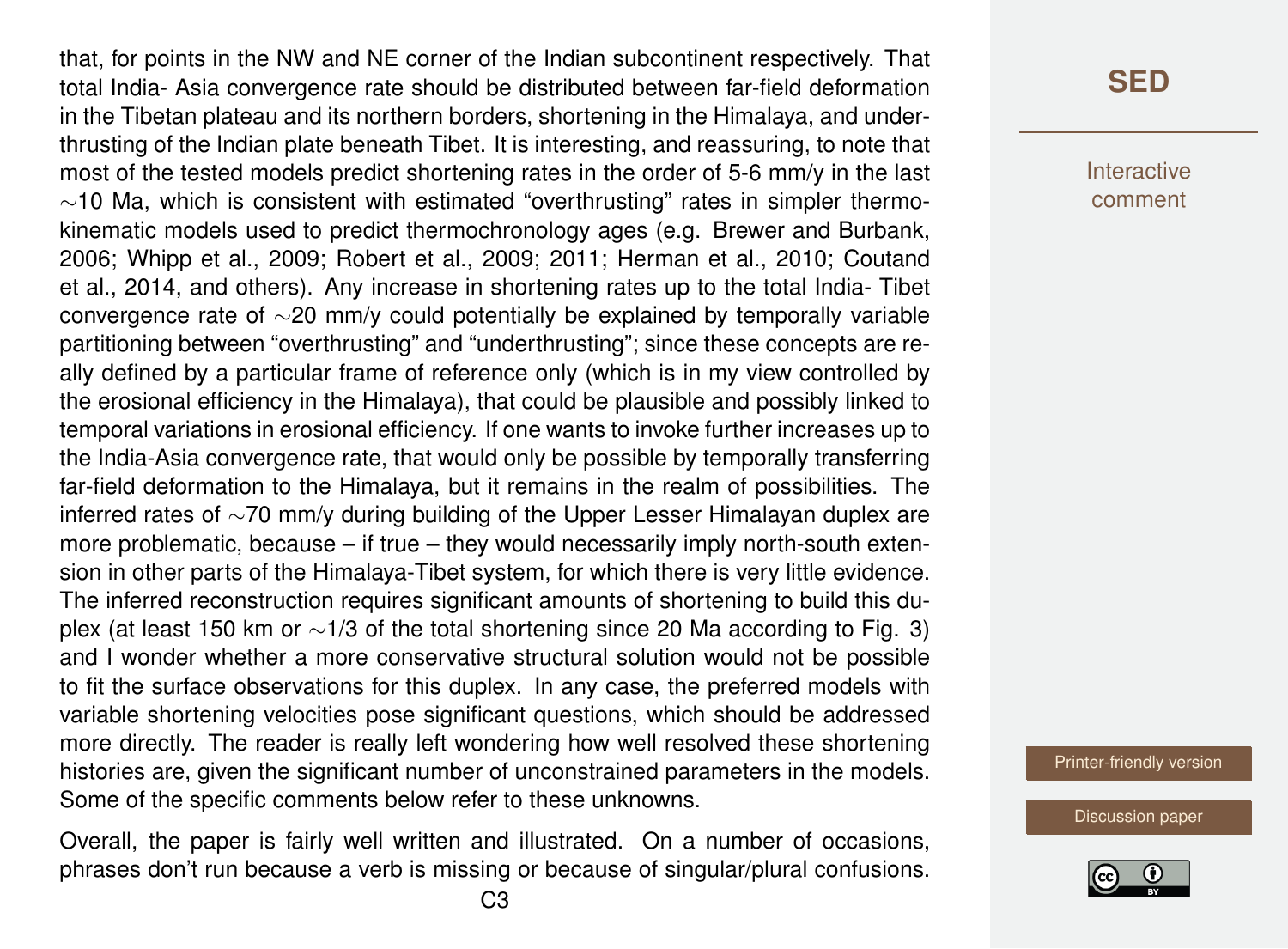A certain number of typos also remain. All of these can be weeded out by some careful editing. The use of some internal "modelling jargon" like "Python topography", "Split KT" etc. does not add to the general understanding of the manuscript – the authors might want to find some more eloquent terms to describe these modelling settings.

Specific comments, tied to page and line number:

p. 1 l. 7-10: the first two phrases of the abstract do not really set up the problem in a very clear manner or "draw" the reader into the problem – you may want to consider rewriting these into something more clear and specific.

p. 2 l. 13-20: this first paragraph of the "Geologic background" section looks a bit lost on its own; it is not very informative (why is the onset of motion on the MCT important here?) and could easily be combined with the following "Tectonostratigraphy" section. The Daniel et al. (2003) and Tobgay et al. (2012) references are missing in the reference list.

p. 3 l. 20-21: how were the data exactly projected into the cross-section? This is a critical step, as the ages (in particular for the low-temperature systems) will be influenced by the local topography. See further comments below.

p. 3 l. 30: why do the ZHe ages require "rapid" cooling? This inference can only be drawn by comparing them to other thermochronometer data, or by assessing ageelevation profiles for instance.

p. 3 l. 32: three ZHe cooling ages north of the MCT are shown on the cross-section (but only two on the map?). Also, the cross-section of Fig. 2 gives the impression that the samples between ∼57-65 km are from the lower Greater Himalayan sequence, while the map shows they are from the upper. Maybe you should sketch in some of the geology above the topography to make this clearer. This also brings us back to the question above of how these data were projected into the cross section. What was their imposed elevation? Simply plotting them on the topography in the cross-section **[SED](https://www.solid-earth-discuss.net/)**

Interactive comment

[Printer-friendly version](https://www.solid-earth-discuss.net/se-2017-117/se-2017-117-RC1-print.pdf)

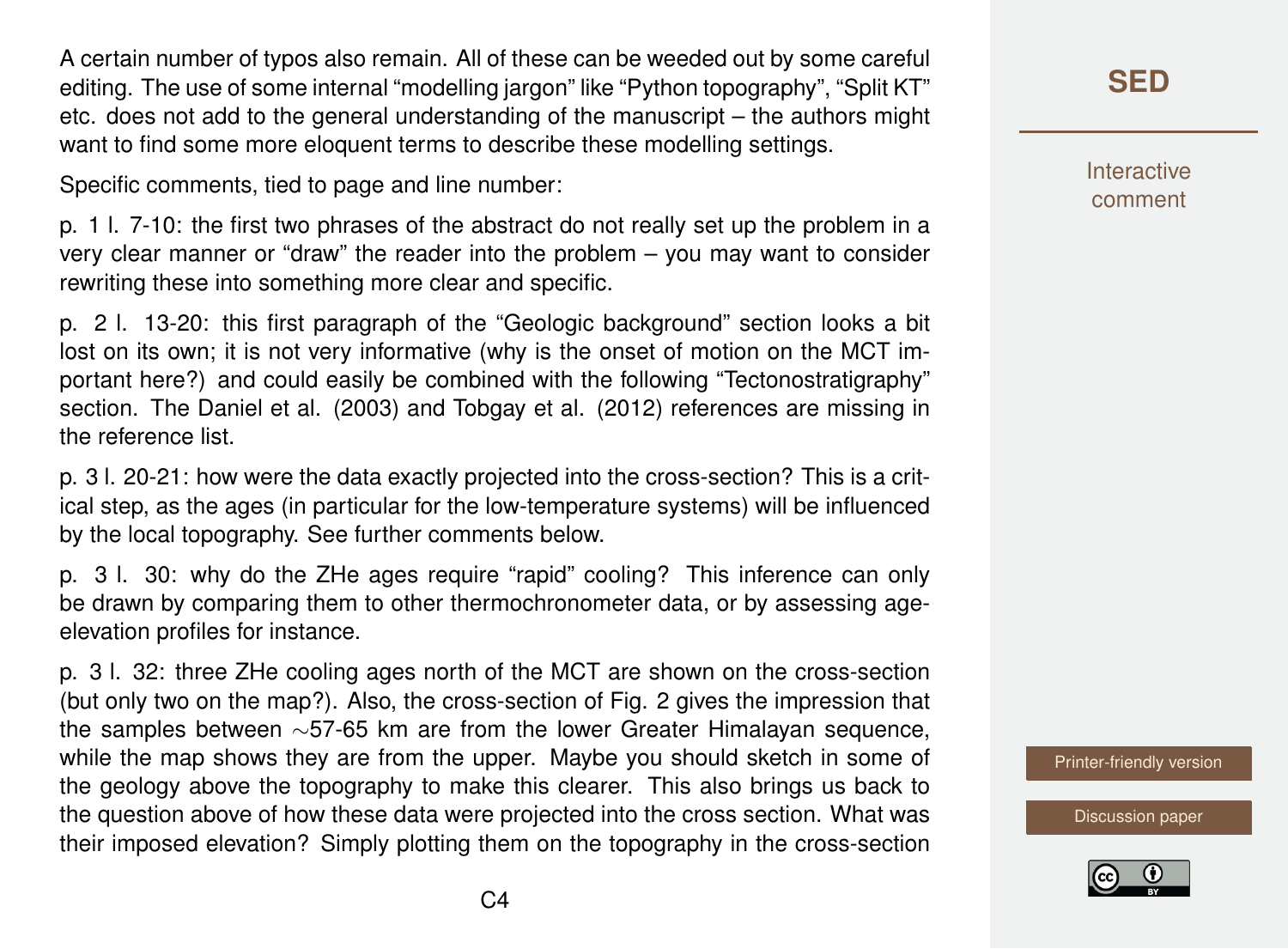puts them on a much lower structural level than where they actually are!

p. 4 l. 5-9: why do you take this approach? It is easy enough to model the individual data using the combined Move/Pecube approach . . .

p. 4 l. 17-18: the question here is obviously: "how was the new topography obtained?" this is discussed further on – you may want to refer the readers to this later discussion here.

p. 4 l. 26-27: Note that a subsequent similar model by the same authors (Hammer et al., GRL 2013) comes up with much lower estimates for the elastic thickness in Bhutan (< 25 km) than in Nepal.

p. 5 l. 2: here you could reference some of the previous studies using the same approach.

p. 5 L. 27-31: a self-consistent approach would be to use a critical-taper topography in the models – it is not clear if the "Python topography" is based on such an approach, but the link between the imposed topography and a critically tapered wedge model could be outlined here.

p. 7 l. 6-17: see general comment on variable shortening rates above. More justification and discussion of these rates is needed.

p. 7 l. 16: it seems that this is the first time the Kuru Chu section is mentioned; it hasn't been introduced previously (but should be).

p. 7 l. 19 (and numerous other occurrences): why do you call the reconstructions "flexural models"? This is surprising and confusing, as flexure is only one component of these models; the structural reconstruction is at the heart of them. You could call them "kinematic models" or something like that.

p. 7 l. 30: the INDEPTH lines were shot in the Yadong rift, which overlies the Yadong cross-structure – a probably important lateral ramp in the Main Himalayan decollement. Interactive comment

[Printer-friendly version](https://www.solid-earth-discuss.net/se-2017-117/se-2017-117-RC1-print.pdf)

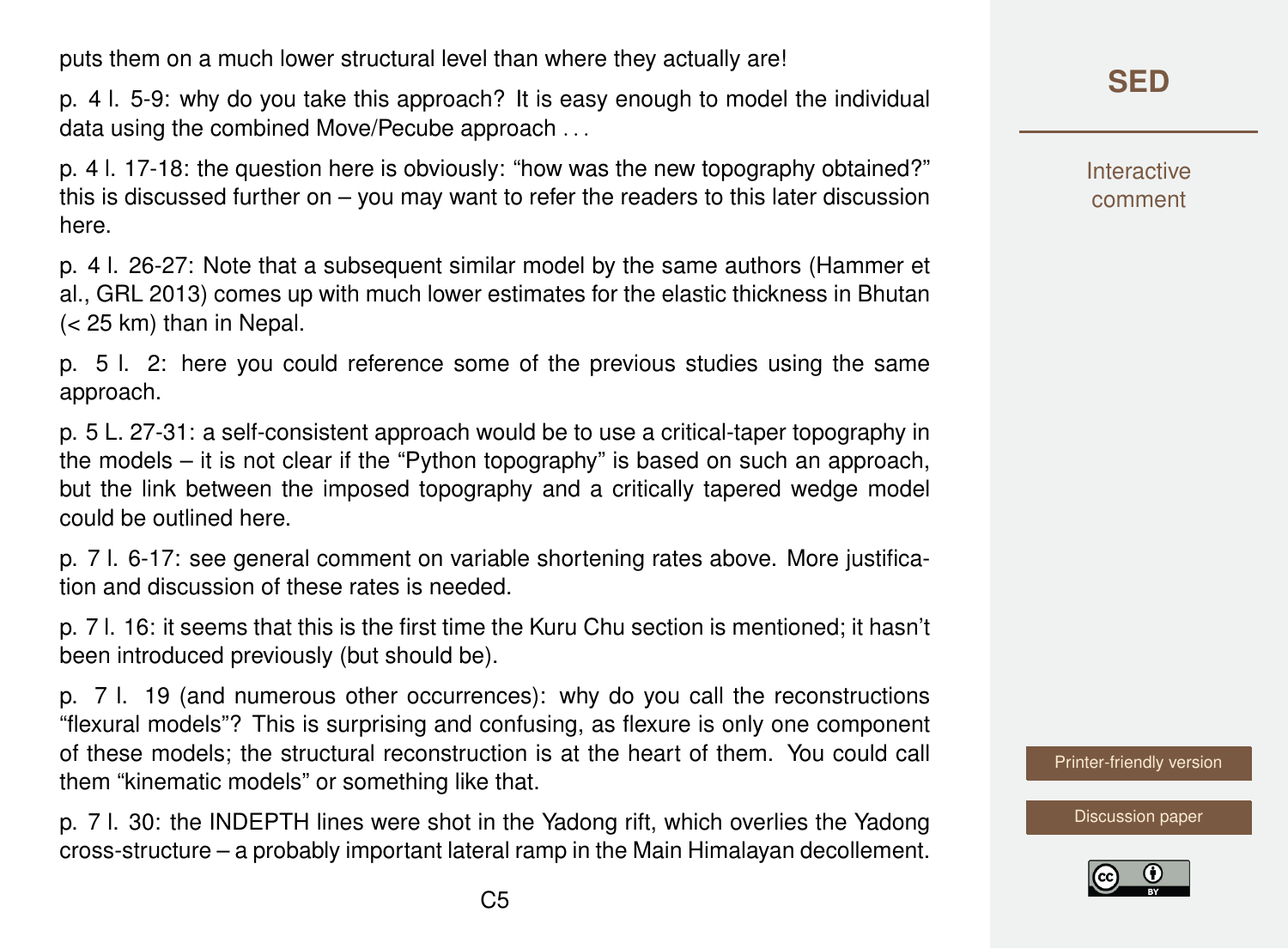Is the 4◦ dip you cite here relevant for the decollement west or east of the Yadong structure? In any case, this would be valid for western Bhutan and not necessarily for eastern Bhutan. It is not obvious that comparing the decollement dips with data that are not from the same region is very informative, given the probable lateral segmentation of the MHT.

p. 8 l. 1-4: this is counter-intuitive. The flexural response should be driven by the topographic loading, not by the kinematic scenario. Therefore, if the different kinematic models lead to differences in flexural loading profiles, it must be because the (imposed) topographic response to the kinematics is different between these models.

p. 8 l. 15-19: why do you not simply use the present-day topography as the final topography in the model? This is a known entity, and at least that would help in comparing kinematic and thermal histories at the right structural and topographic levels for the data points.

p. 8 l. 22-24: this phrase is hard to read and also appears counter-intuitive. In the critical-wedge model, the surface topography  $(\alpha)$  and decollement dip  $(\beta)$  are linked through the critical taper angle (which itself depends, among other things, on  $\beta$ ). Therefore, it might be more self-consistent to try to find a surface topography angle that corresponds to the critical taper for each time step (and degree of topographic loading). This would be an iterative approach, but I'm sure it can be done. See comment on p. 5 l. 27-31 above.

p. 9 l. 11: you may have modified your version of Pecube, but in the "standard" model, heat production is constant with depth, so that "surface heat production" is a bit of a confusing term in this context.

p. 9 l. 15: this seems a fairly obvious result, since the kinematics of the models do not change, only the thermal field. The samples have the same "normalized" thermal histories; the temperatures are simply somewhat higher throughout for the models with higher heat production.

## **[SED](https://www.solid-earth-discuss.net/)**

Interactive comment

[Printer-friendly version](https://www.solid-earth-discuss.net/se-2017-117/se-2017-117-RC1-print.pdf)

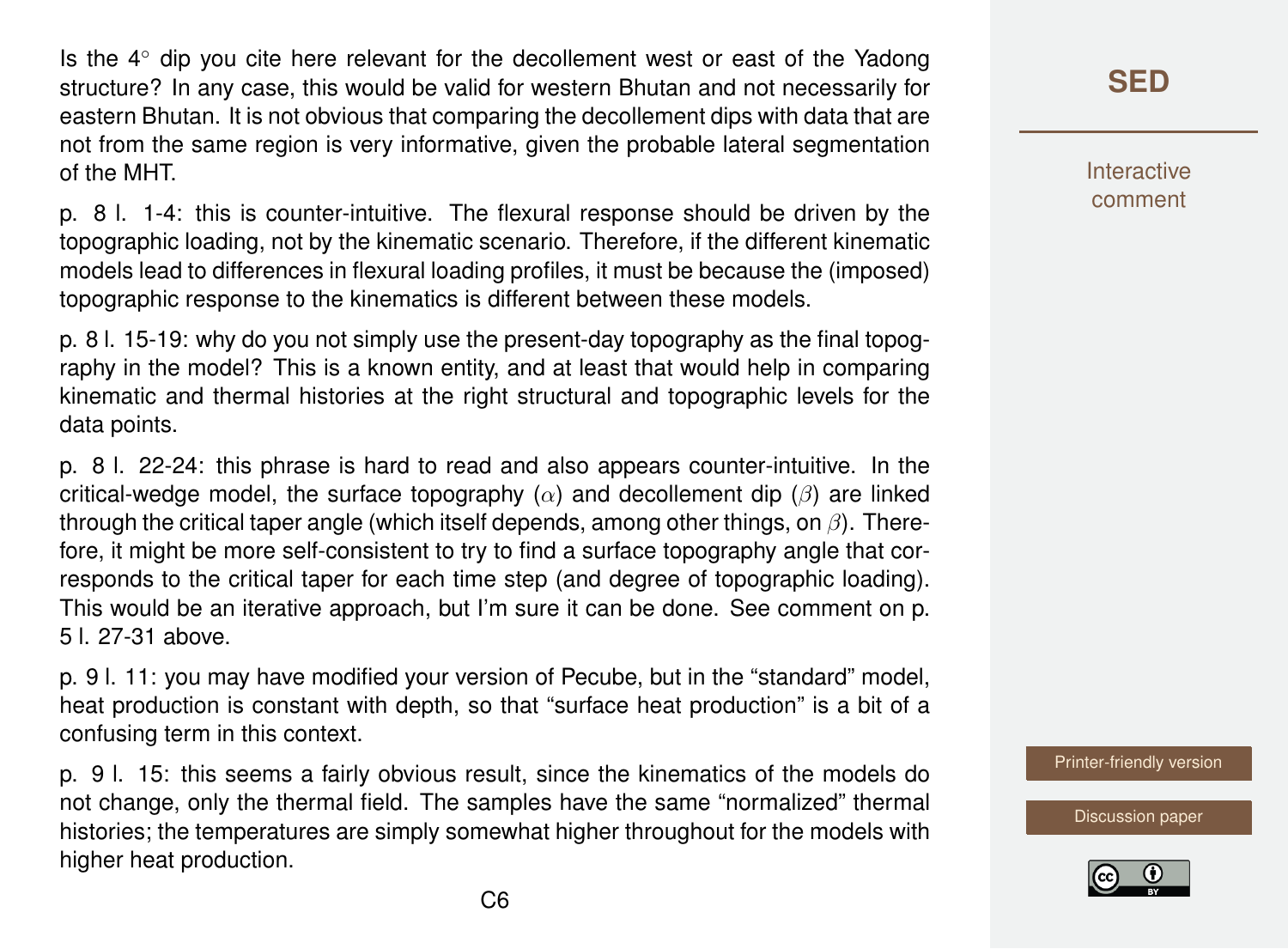p. 9 l. 19: "ages" not "rocks", I think.

p. 10 l. 3-5: a bit of a rambling phrase that is difficult to read/understand.

p. 10 l. 24: "later" not "earlier" I think?

p. 10 l. 32-33: there are many free parameters in these models: not only an infinite number of shortening-rate histories, but also significant degrees of freedom in the imposed structure and the topographic evolution. I fully understand and appreciate the difficulties in exploring this complex parameter space, but how robust are the inferred rates really? This is not obvious, and given the important implications of the shorteningrate history, this should be discussed. An alternative approach would be to not allow shortening rates that are greater than the plate-scale convergence rates at any time (i.e. use the plate-convergence rates as a constraint) and try to find models that can explain the data using this constraint.

p. 11 l. 10-11: why is this your expectation? The erosional history would depend on the topographic history through time, rather than the final topography. In the no-topography scenario, if I understand well, there is no topographic change through time. If in the other topographic scenarios topography diminishes locally in the final timesteps, this will predict younger ages.

p. 11 l. 14-15: a list of 6 adjectives ("Python topography model fully reset Mar ages") followed by another of 4 . . . Maybe rewrite?

p. 11 l. 20-23: this is an important point but it also seems fairly obvious. It clearly points to the need of a self-consistent treatment of topographic evolution. The best way forward may be to combine these models with simple surface-process models to erode the topography through time.

p. 12 l. 2: I think you are discussing MAr ages specifically here? May be useful to state this.

p. 12 l. 30: "older ages" seems more correct than "earlier ages" in this context.

**[SED](https://www.solid-earth-discuss.net/)**

Interactive comment

[Printer-friendly version](https://www.solid-earth-discuss.net/se-2017-117/se-2017-117-RC1-print.pdf)

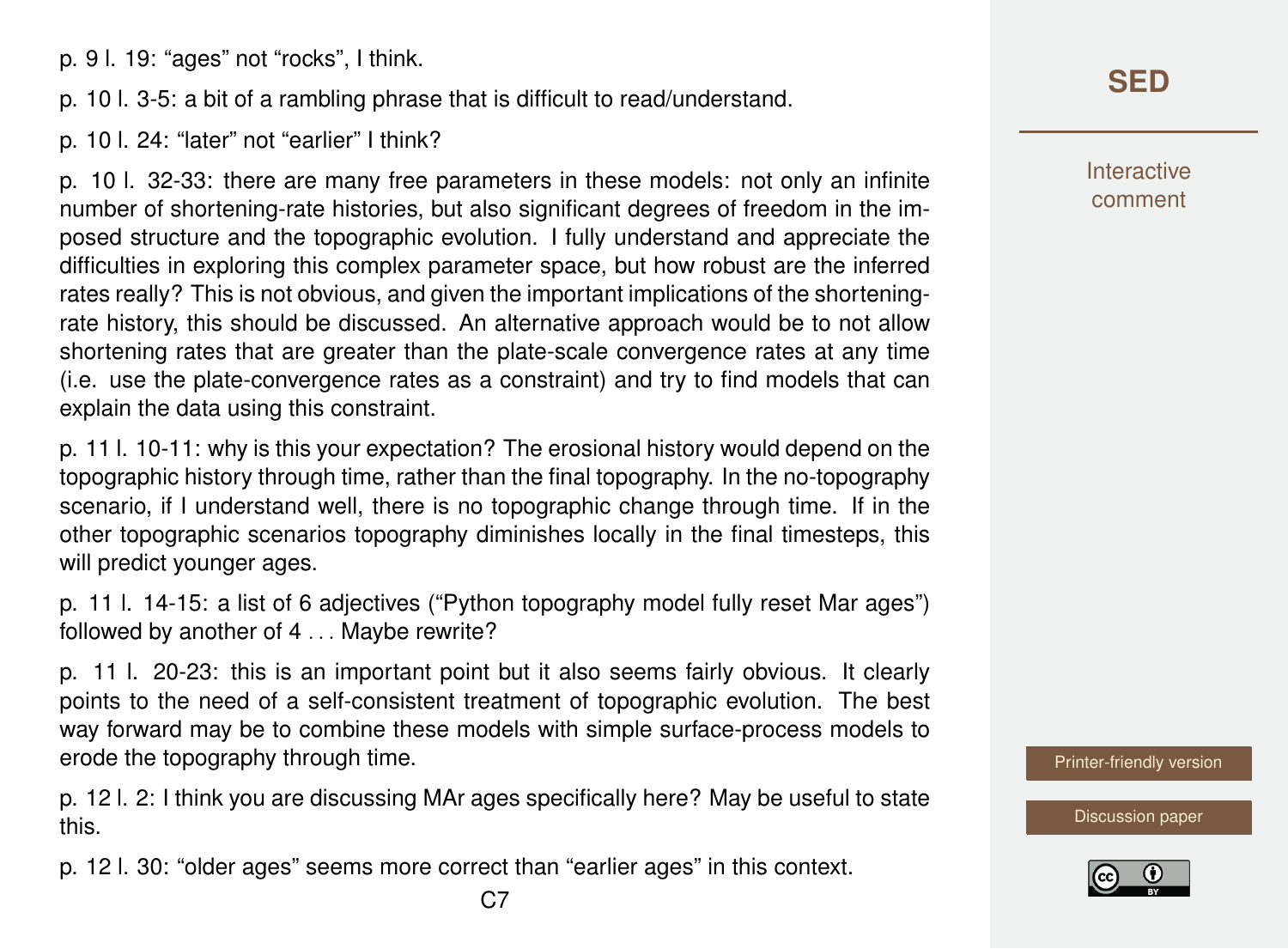p. 12 l. 31: you have been calling this the MHT throughout the manuscript. Better stick to this acronym so as not to confuse the readers.

p. 13 l. 1-2: another somewhat rambling phrase . . .

p. 13 l. 5: this ramp is rather located at ∼90 km in the present-day geometry (Fig. 2)?

p. 13 l. 12-15: is the cross-section of Fig. 9 still balanced? There is all of a sudden 35 km more Baxa group in this cross-section, while the rest of it has not been modified. Could these additional 35 km be found by reducing shortening in the upper LHS duplex? In that manner you might also be able to reduce the problematic shortening rates necessary to produce this (and the associated ZHe ages).

p. 13 l. 25-29: this is problematic. First of all, you change two major inputs to the model (structural geometry and heat production) at the same time here, while previously you have carefully only changed one parameter at a time. Second, you introduce spatially variable heat production here, which you did not do previously and which could have led to better fits in the previous models. This is a large change in the thermal structure and it should be justified. Although I am sympathetic to the fact that heat production could be significantly higher in the GHS than in the LHS, to really model this properly you should ascribe heat-production values to the different units, and advect these with the units.

p. 13 l. 31-32: OK, but we are left wondering how much of this improved fit can be ascribed to the new structure and how much to the increased heat production. p. 14 l. 5-6: following up on the previous comment; can the data really tell the difference between the improved structural geometry and the increased heat production? There is very little data in the "bump" region. You use a simple visual comparison of predicted and observed ages; it would be useful to provide a more objective and quantitative comparison to back up inferences such as this.

p. 16 l. 10-12: this is introducing yet another unconstrained parameter. I am not sure it

## **[SED](https://www.solid-earth-discuss.net/)**

Interactive comment

[Printer-friendly version](https://www.solid-earth-discuss.net/se-2017-117/se-2017-117-RC1-print.pdf)

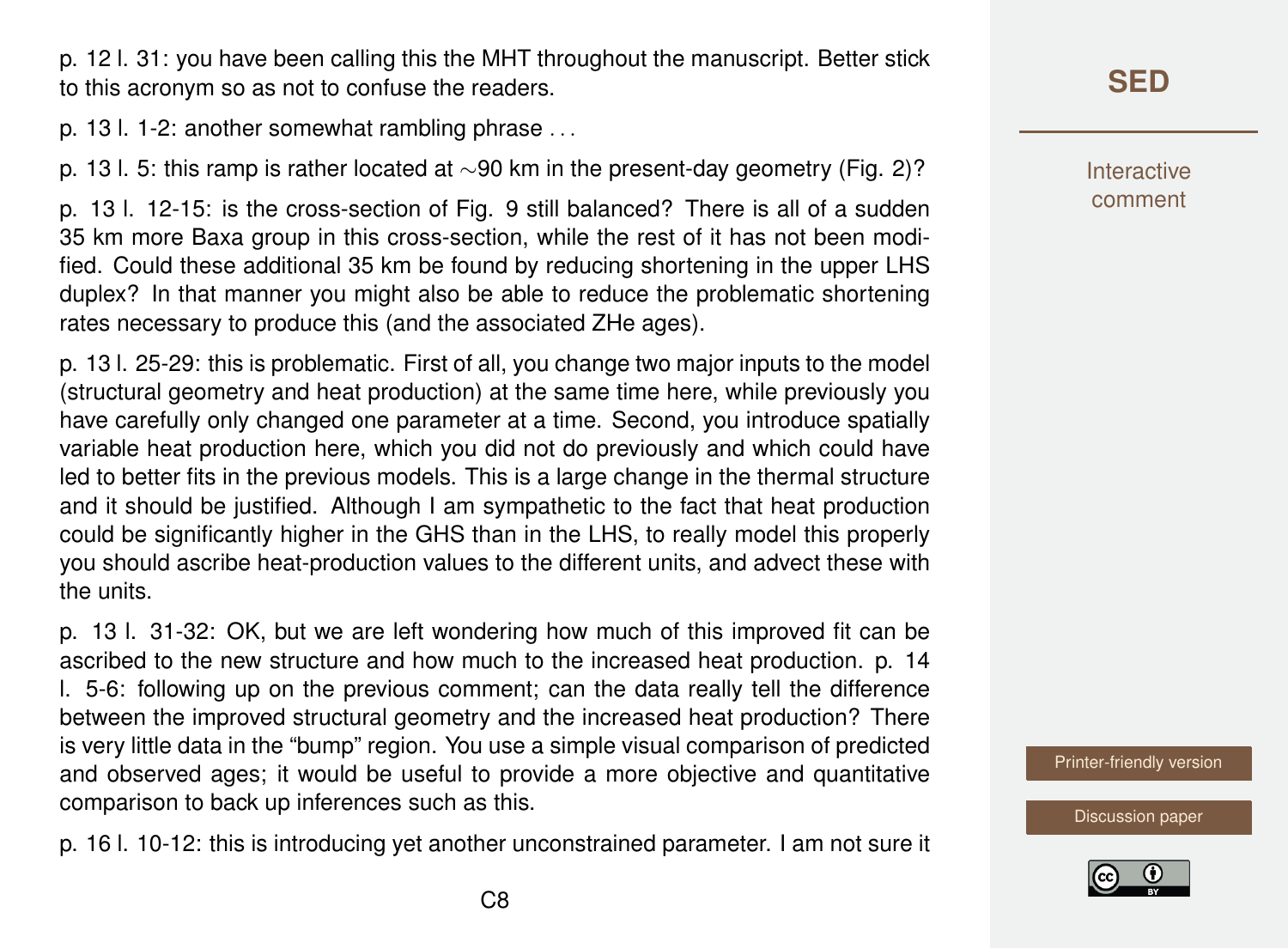is the best strategy to further complexify the models to improve the fit; this seems like a bit of a "flight forward". A more complete sensitivity and resolution analysis might be a more productive way forward.

p. 17 l. 9-10: "the amount of exhumation in this model is just at the amount necessary to reset AFT ages" is strange and apparently incorrect. The ages record cooling through the closure temperature at a certain time in the past. The thermal structure is going to affect that time, but the total amount of exhumation is much larger than the AFT closure depth it would seem.

p. 18 l. 10-15: A bunch of hard-to-read phrases that are in need of a few commas. Also, "after 13 Ma" would be better than "longer than" and replace the colloquial "till" by "until".

p. 18 l. 15-20: another potential issue that is not discussed concerns the diffusion kinetics of He in zircon. Recent work has shown that the effective closure temperature of the ZHe system can vary from as low as  $\sim$ 120 °C to as high as  $\sim$ 240 °C as a complex function of the degree of  $\alpha$ -damage (e.g. Guenthner et al., 2013). If you have underestimated the ZHe closure temperature (I suppose you are using the "standard" ZHe diffusion parameters built into Pecube) you could significantly underestimate the duration of shortening on the upper LH duplex, and thereby overestimate the shortening rates.

p. 18 l. 25-28: the first part of this argument is somewhat circular, since the McQuarrie and Ehlers (2015) scenario was input in the models here, without extensively testing all other potential scenarios. So the fact that the model predicts these variations in rates should not come as a surprise. In contrast, the dissimilar timing between the two sections that are only ∼25 km apart should be worrying. How can the same structure be active at time intervals that are several million years different between two adjacent locations? Again, the reader is left wondering how much of this difference could be due to variable diffusion kinetics?

**[SED](https://www.solid-earth-discuss.net/)**

**Interactive** comment

[Printer-friendly version](https://www.solid-earth-discuss.net/se-2017-117/se-2017-117-RC1-print.pdf)